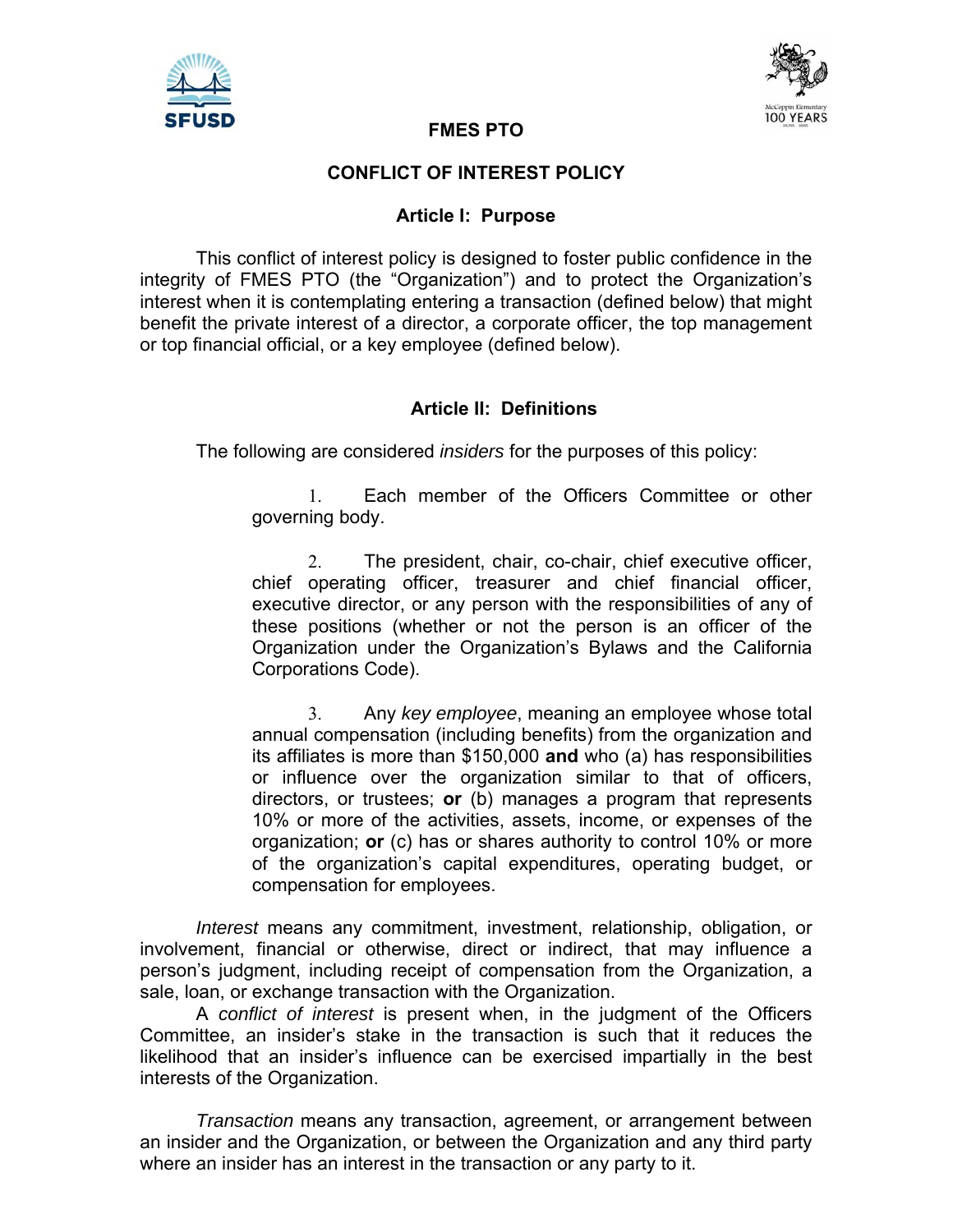



# **Article III: Procedures**

# *1. Duty to Disclose*

Each insider shall disclose to the Officers Committee all material facts regarding his or her interest in the transaction, promptly upon learning of the proposed transaction.

# *2. Determining Whether a Conflict of Interest Exists*

With regard to an insider, the Officers Committee shall determine if a conflict of interest exists. The insider(s) and any other interested person(s) involved with the transaction shall not be present during the Officers Committee's discussion or determination of whether a conflict of interest exists, except as provided in Article IV below.

## *3. Procedures for Addressing a Conflict of Interest*

The Officers Committee shall follow the procedures set forth in Article IV in order to decide what measures are needed to protect the Organization's interests in light of the nature and seriousness of the conflict, to decide whether to enter into the transaction and, if so, to ensure that the terms of the transaction are appropriate.

## **Article IV: Review by the Officers Committee**

The Officers Committee may ask questions of and receive presentation(s) from the insider(s) and any other interested person(s), but shall deliberate and vote on the transaction in their absence. The Officers Committee shall ascertain that all material facts regarding the transaction and the insider's conflict of interest have been disclosed to the Officers Committee and shall compile appropriate data, such as comparability studies, to determine fair market value for the transaction.

After exercising due diligence, which may include investigating alternatives that present no conflict, the Officers Committee shall determine whether the transaction is in the Organization's best interest, for its own benefit, and whether it is fair and reasonable to the Organization; the majority of disinterested members of the Officers Committee then in office may approve the transaction.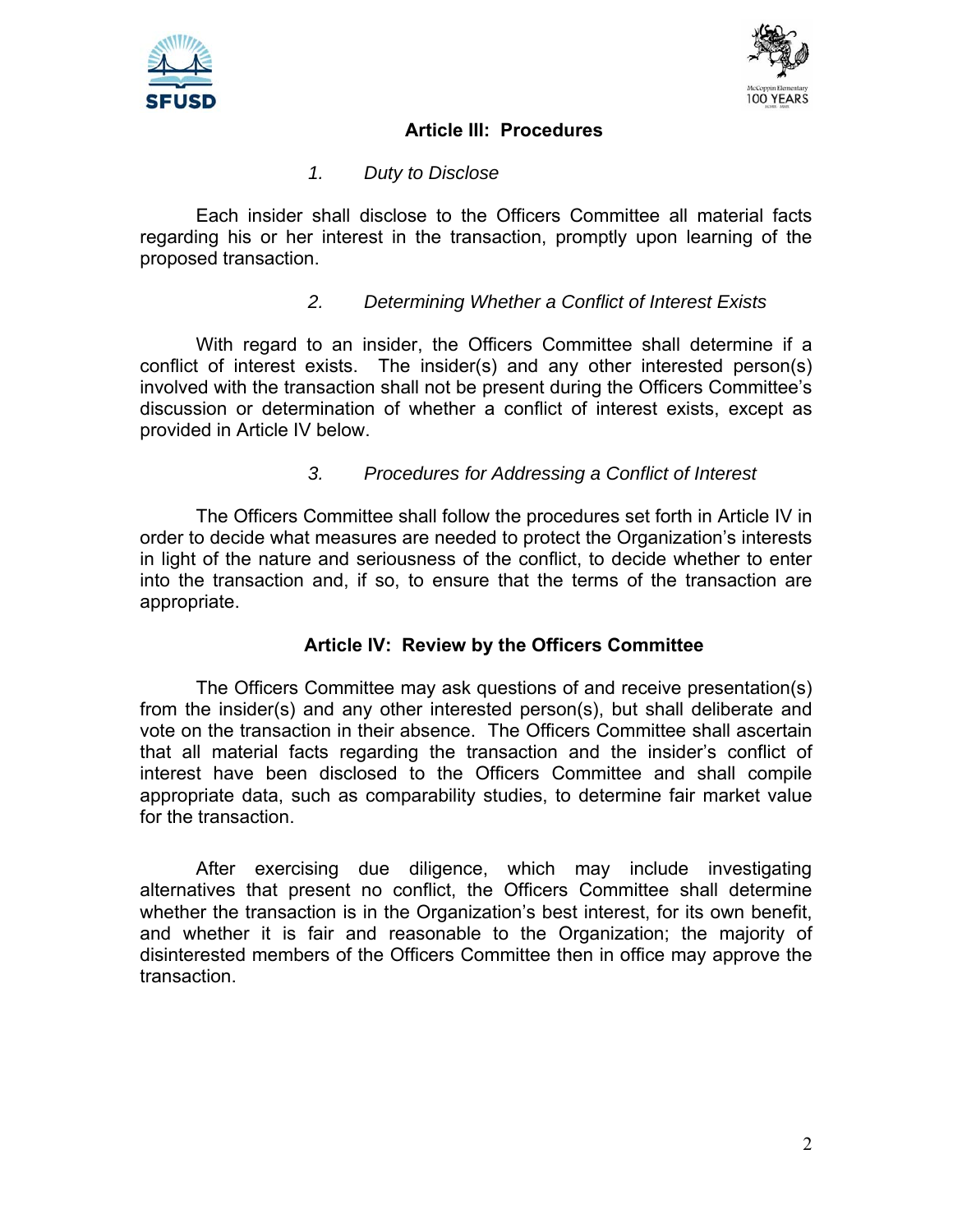



# **Article V: Records of Proceedings**

The minutes of any meeting of the Officers Committee pursuant to this policy shall contain the name of each insider who disclosed or was otherwise determined to have an interest in a transaction; the nature of the interest and whether it was determined to constitute a conflict of interest; any alternative transactions considered; the members of the Officers Committee who were present during the deliberations on the transaction, those who voted on it, and to what extent interested persons were excluded from the deliberations; any comparability data or other information obtained and relied upon by the Officers Committee and how the information was obtained; and the result of the vote, including, if applicable, the terms of the transaction that was approved and the date it was approved.

## **Article VI: Annual Disclosure and Compliance Statements**

Each director, each corporate officer, the top management official, the top financial official, and each key employee of the Organization, shall annually sign a statement on the form attached, that:

 affirms that the person has received a copy of this conflict of interest policy, has read and understood the policy, and has agreed to comply with the policy; and

 discloses the person's financial interests and family relationships that could give rise to conflicts of interest.

## **Article VII: Violations**

 If the Officers Committee has reasonable cause to believe that an insider of the Organization has failed to disclose actual or possible conflicts of interest, including those arising from a transaction with a related interested person, it shall inform such insider of the basis for this belief and afford the insider an opportunity to explain the alleged failure to disclose. If, after hearing the insider's response and making further investigation as warranted by the circumstances, the Officers Committee determines that the insider has failed to disclose an actual or possible conflict of interest, the Officers Committee shall take appropriate disciplinary and corrective action.

## **Article VIII: Annual Reviews**

To ensure that the Organization operates in a manner consistent with its status as an organization exempt from federal income tax, the Officers Committee shall authorize and oversee an annual review of the administration of this conflict of interest policy. The review may be written or oral. The review shall consider the level of compliance with the policy, the continuing suitability of the policy, and whether the policy should be modified and improved.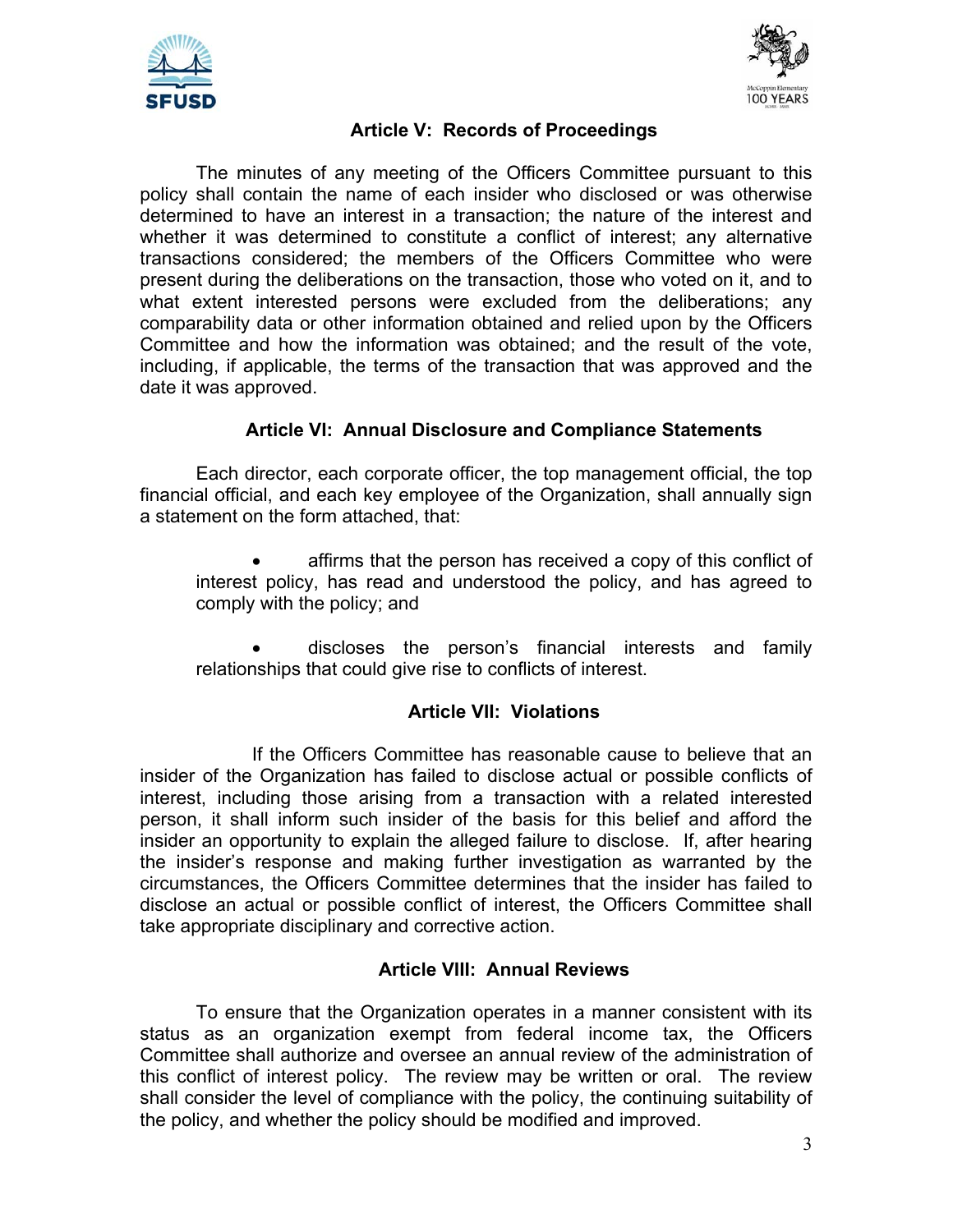



## **FMES PTO**

#### **CONFLICT OF INTEREST POLICY: ACKNOWLEDGMENT AND FINANCIAL INTEREST DISCLOSURE STATEMENT**

 FMES PTO (the "Organization") follows a conflict of interest policy designed to foster public confidence in our integrity and to protect our interest when we are contemplating entering a transaction or arrangement that might benefit the private interest of a director, a corporate officer, our top management official and top financial official, or any of our key employees.

# **Part I. Acknowledgment of Receipt**

I hereby acknowledge that I have received a copy of the conflict of interest policy of [Name], have read and understood it, and agree to comply with its terms.

 $\mathcal{L}_\text{max}$  , and the contract of the contract of the contract of the contract of the contract of the contract of the contract of the contract of the contract of the contract of the contract of the contract of the contr

Signature Date Date

Printed Name

 $\mathcal{L}_\text{max}$  , where  $\mathcal{L}_\text{max}$  is the set of the set of the set of the set of the set of the set of the set of the set of the set of the set of the set of the set of the set of the set of the set of the set of the se